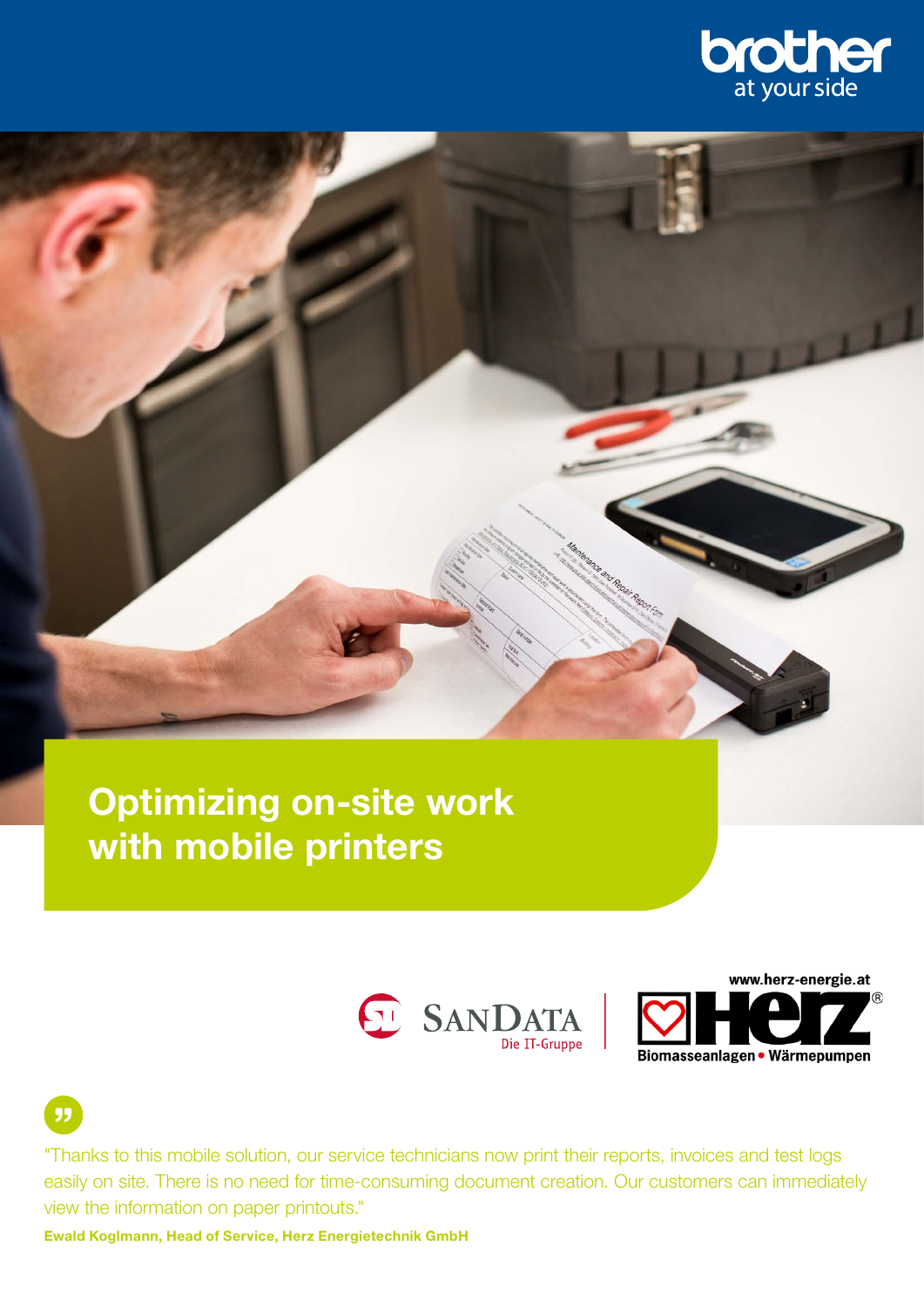#### Case study: Mobile printing solution for customer service on the road

Herz Energietechnik GmbH (Herz) like to provide their customers with a high quality on-site service and work effectively with time-efficient business processes. That's why the company looked to use the mobile printing solution from Brother.

Herz service technicians print their reports and logs on-site and give them directly to the customer. The compact solution reduces the cost of consumables and maintenance, is easy to use and increases satisfaction among employees and customers.

### Customer: Herz Energietechnik GmbH

Herz is an Austrian-based organisation that supplies a full range of renewable energy systems, including wood heating and heat pumps. They have over 200 employees in production and sales based across two locations: Pinkafeld, Burgenland and Sebersdorf, Styria.

Their unique offering focuses on providing modern, inexpensive and environmentally friendly heating systems that are designed for maximum comfort and ease of use. Their customers also have access to a comprehensive network of experienced service technicians who are available 7 days a week.

## Dealer: SanData IT Group

SanData IT Group is one of the most renowned IT software houses in Germany and Austria. It supplies large and medium-sized companies with tailor-made IT solutions, enabling the digitisation of their business processes.

SanData supports Herz Energietechnik GmbH by equipping them with mobile printing solutions from Brother.

#### Advantages of Brother's mobile printer at a glance:



Briefcase and in-vehicle integrated solutions available

Comprehensive software and support for IT integration

Durable direct thermal printing technology

Flexible paper options and low consumable costs

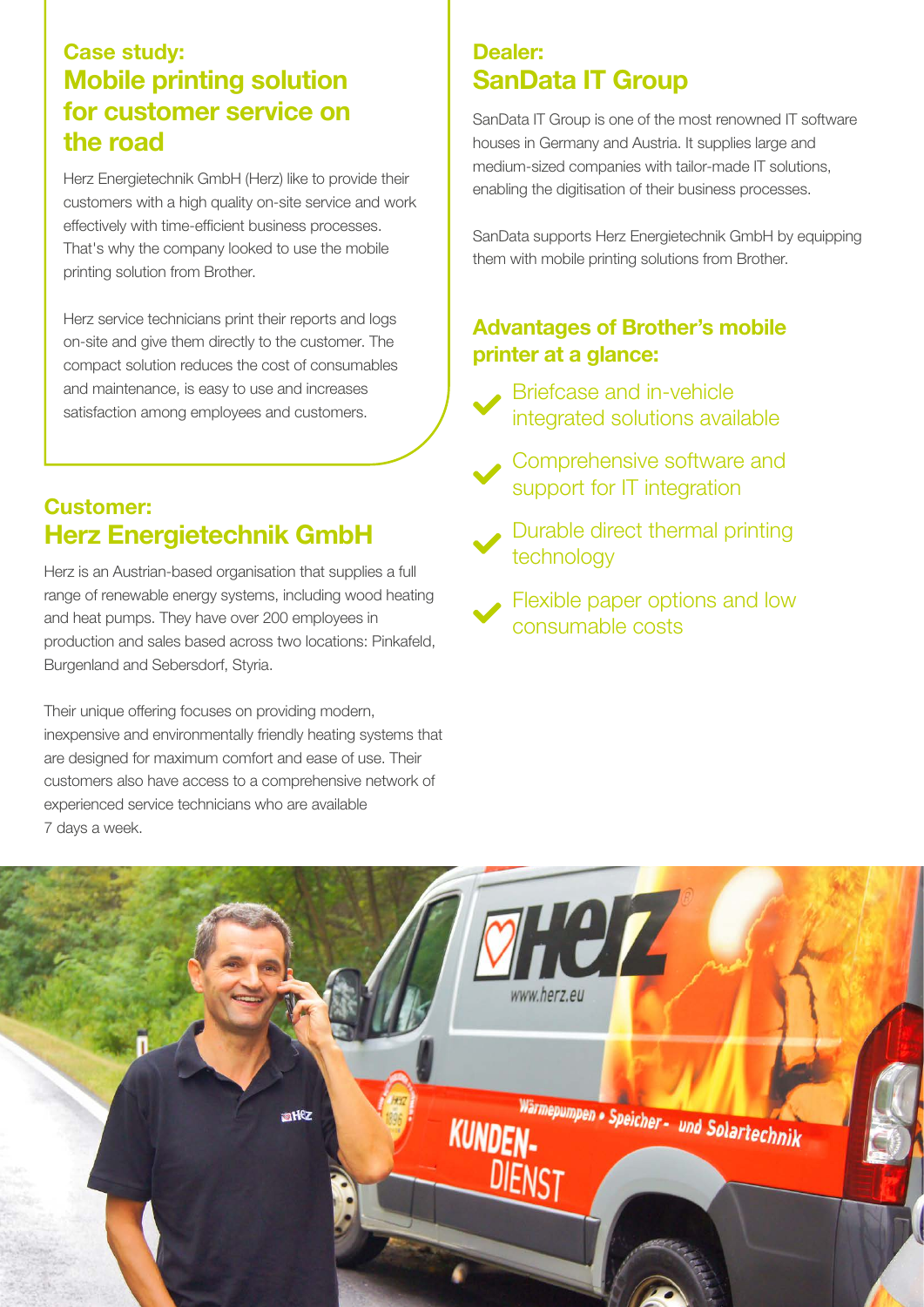

# **Challenge: Digitisation of** business processes

Herz aims to always provide its customers with optimal on-site service and care. By utilising cooperation across Herz Armaturen GmbH, their Eastern and Western European branches, partners and factory representatives – Herz offers customers a comprehensive network of trained service technicians.

"In the past our employees worked with unwieldy systems that were equipped with inkiet printers," explains Ewald Koglmann, Head of Service in Austria. "The handling of these systems was cumbersome and the devices were error-prone under varying conditions, for example, in extreme hot or cold weather. In addition, the service technicians had to spend a lot of time post-processing customer orders."

#### The mobile print solution includes a handy fanfold case which is designed to hold both the printing device as well as the necessary thermal paper, making it easy to transport for the service technicians. In addition, the orders and on-site assignments are now available in electronic format and transmitted to the employee digitally. With mobile devices, they are able to connect their PJ printers easily via USB, WI AN or Bluetooth on-site.

# Result: High satisfaction with customers and employees

"Thanks to this mobile printing solution, our service technicians can easily print reports, invoices and test reports on-site. There is no need for time-consuming administrative reworks," explains Ewald Koglmann.

"The compact printing devices can also be setup for easy transport. They can be installed in-vehicle, in the glove compartment for example, which adds to increased ease and comfort. Regular maintenance is not required and neither are consumables such as ink or toner. This saves us time and money and it also enables efficient work processes."

"Not only our employees, but also our customers, are enthusiastic about the new solution because they can have measured values or tests carried out and printed off immediately."

# Solution: Switching to handy mobile printers

Herz decided to switch to mobile printers so they could optimise on-site processes and maintain the high level of customer service.

With help of an in-house IT system, the company deployed a new mobile printing solution to replace the old inkjet case systems. Their service technicians now use Brother PJ-700 mobile printers which offer direct thermal printing technology. The technology enables Herz to experience low running costs, high reliability and high print quality as well as versatile application possibilities.